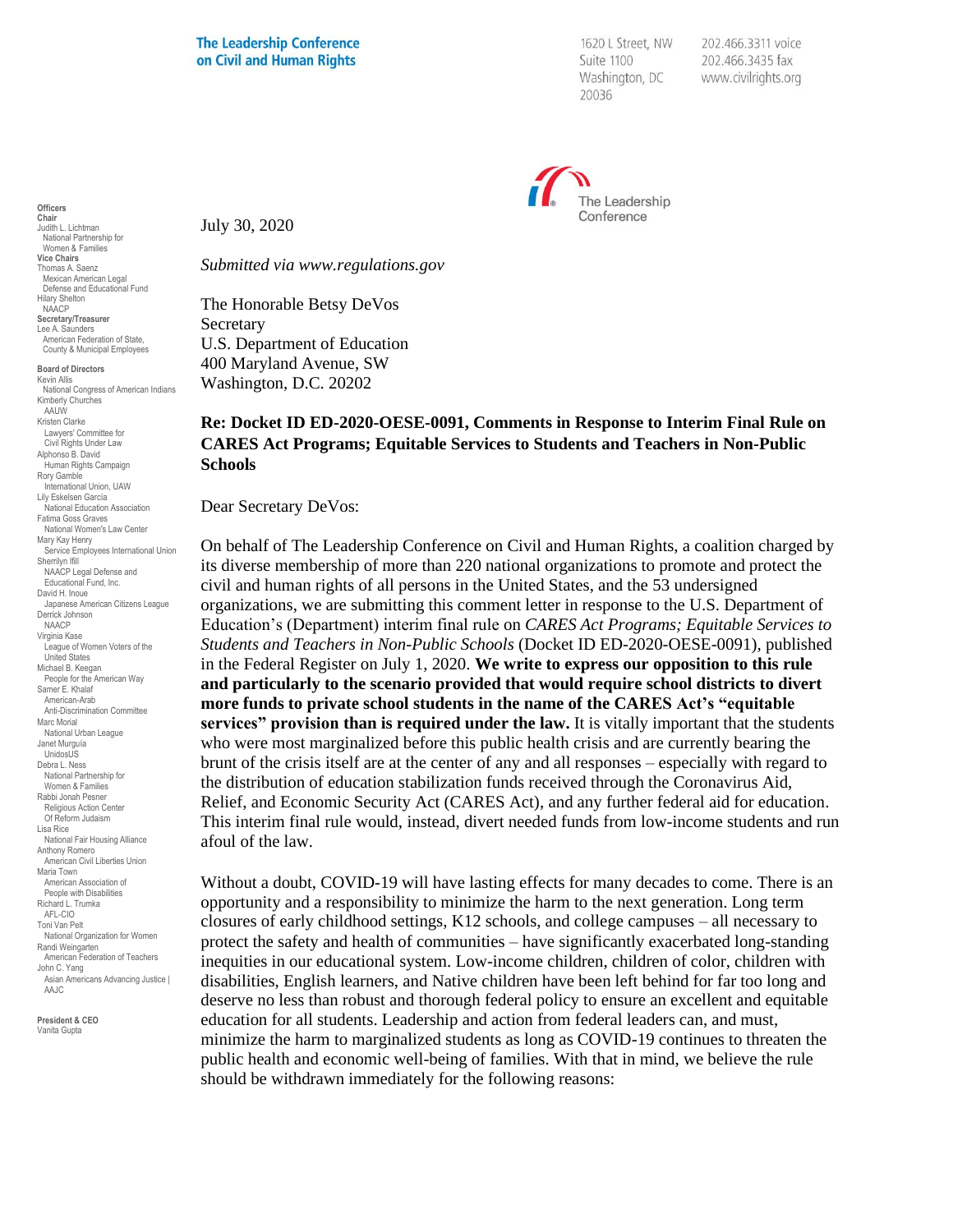July 30, 2020 Page 2 of 5



**The interim final rule reflects the errant guidance<sup>1</sup> that the Department issued on April 30, 2020 regarding the distribution of CARES Act funding for services for private school students.** The CARES Act clearly states that so-called "equitable services" funds should be spent on non-public school students in the same manner as the normal distribution of Title I funds that takes into account the household income of children in private schools. In accordance with section 1117 of the Elementary and Secondary Education Act (ESEA), school districts need to provide "equitable services" based on the percentage of low-income students in private schools in order to ensure that funds are not taken from lower income communities to subsidize wealthier communities. The CARES Act provided funding for equitable services to be allocated in this same manner, but the non-binding guidance and interim final rule inverts this principle.

While all schools are facing challenges as a result of the COVID-19 public health crisis, lower income communities and schools are facing greater challenges. On average, private school students are more likely to be White and to be wealthier than their peers in public schools.<sup>2</sup> Funds provided through Title I equitable services, however, have always been targeted based on the number of lower income private school students. The Department wrongly issued misleading guidance on April 30 arguing that CARES Act funds should be provided based on the enrollment of all students in non-public schools regardless of household income, as opposed to the number of low-income students (as is required under section 1117 of ESEA).<sup>3</sup> This misinterpretation of what equitable services requires was repeated in this interim final rule. The scenario provided in the interim final rule – which requires districts to set aside more money for private school students – circumvents what Congress required in the law.

States and districts that distribute CARES Act funding counter to federal law would be shortchanging millions of low-income students who attend public schools. If all states were to follow the unlawful guidance – which is included as the second scenario in the interim final rule – analysis released by The Learning Policy Institute found that school districts would provide an additional \$1.35 billion to private schools beyond what is required in law (approximately 10 percent of CARES Act K12 funding under these provisions). 4

## **The interim final rule seeks to subsidize private schools that engage in religiously motivated discrimination against LGBTQ students.**

Multiple investigations have shown that, even among private schools participating in state-funded voucher schemes, many have explicitly anti-LGBTQ policies and practices.<sup>5</sup> In 2017, a *Huffington Post* investigation found that 14 percent of religious schools in voucher programs advertised anti-gay policies or took an active stance against LGBTQ staff and students. Furthermore, the *Huffington Post* recently found that some of these same private schools teach hateful curriculum and oversee "conversion therapy," dangerous and discredited practices that falsely claim to change a person's sexual orientation or gender identity or expression. Federal funds should not be used to support discriminatory education.

<sup>1</sup> Ujifusa, Andrew. ["Fight Over COVID Aid Between Private Schools and States Heats Up."](https://blogs.edweek.org/edweek/campaign-k-12/2020/06/covid-federal-aid-catholic-schools-districts-fight-heats-up.html) *Education Week.* June 8, 2020.

<sup>&</sup>lt;sup>2</sup> ["Public and private school comparison."](https://nces.ed.gov/fastfacts/display.asp?id=55) *National Center for Education Statistics*.

<sup>&</sup>lt;sup>3</sup> [Providing Equitable Services to Students and Teachers in non-public schools under the CARES Act Programs."](https://oese.ed.gov/files/2020/04/FAQs-Equitable-Services.pdf) *U.S. Department of Education.* April 30, 2020.

<sup>4</sup> Griffith, Michael. ["What Will It Take to Stabilize Schools in the Time of COVID-19?"](https://learningpolicyinstitute.org/blog/what-will-it-take-stabilize-schools-time-covid-19) *Learning Policy Institute.*  May 7, 2020.

<sup>5</sup> Fritzsimon, Chris. ["More taxpayer funding for voucher schools that openly discriminate against LGBT students](http://www.ncpolicywatch.com/2016/07/27/more-taxpayer-funding-for-voucher-schools-that-openly-discriminate-against-lgbt-students-and-parents/)  [and parents."](http://www.ncpolicywatch.com/2016/07/27/more-taxpayer-funding-for-voucher-schools-that-openly-discriminate-against-lgbt-students-and-parents/) *NC Policy Watch*. July 27, 2016. and Martin, Annie & Postal, Leslie. ["Anti-LGBT Florida schools](https://www.orlandosentinel.com/news/education/os-ne-voucher-schools-lgbtq-discriminate-20200123-s5ue4nvqybcgrbrxov5hcb46a4-htmlstory.html)  [getting school vouchers."](https://www.orlandosentinel.com/news/education/os-ne-voucher-schools-lgbtq-discriminate-20200123-s5ue4nvqybcgrbrxov5hcb46a4-htmlstory.html) *Orlando Sentinel.* January 23, 2020.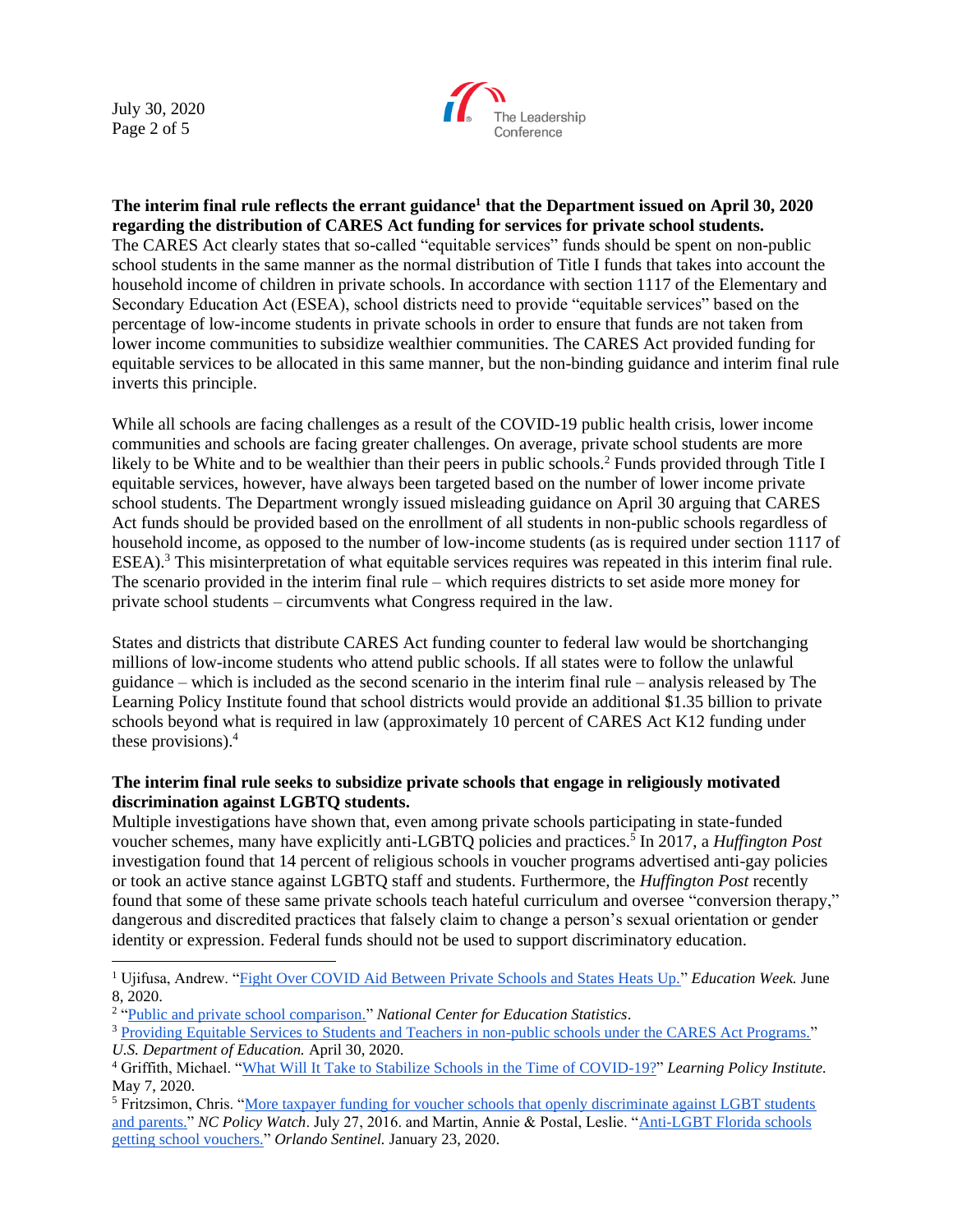July 30, 2020 Page 3 of 5



## **The interim final rule does not prioritize students facing the greatest barriers to educational success — students who were most marginalized before this current public health crisis.**

As decisions are made about how to distribute much needed supplemental funds to communities, the Department should encourage state, district, and school leaders to prioritize children and families facing the greatest barriers to educational success – not prioritize those who attend wealthy private schools. Historically, non-White school districts have received \$23 billion less than White school districts with similar numbers of children enrolled<sup>6</sup>, and that financial disparity may be exacerbated with the current impact of COVID-19. We also know students from low-income families are more likely to be identified for special education than their non-low-income peers.

School closures due to coronavirus have impacted at least 124,000 U.S. public and private schools and affected at least 55.1 million students.<sup>7</sup> The COVID-19 public health crisis is happening in the context of gross racial inequities in access to the Internet and connected devices. According to a 2015 study, while 81 percent of White Americans and 83 percent of Asian Americans have home Internet, only 72 percent of American Indian/Alaska Natives, 70 percent of Latinos, 68 percent of African Americans, and 68 percent of Native Hawaiian/Pacific Islanders are connected at home.<sup>8</sup>

Prior to the COVID-19 public health crisis, public schools in the United States were among the most inequitably funded of any in the industrialized world<sup>9</sup>, and state and local education funds were routinely used in a way that provided greater funding to school districts with a higher concentration of White children than of children of color.<sup>10</sup> The COVID-19 pandemic will financially impact the 13,000 school districts across the nation and will disproportionately affect low-income communities – including disproportionately communities of color. Districts serving a greater share of low-income students and students of color will most likely – without strong leadership in support for educational equity – be forced to cut critical programs and lay off essential staff members, and in the process, widen the disparities between rich and low-income schools.<sup>11</sup> That is why Congress chose to direct the most federal funding to higher-poverty school districts, even as they recognized that the COVID-19 pandemic has caused disruptions for all students across the country.

For the reasons provided above, the Department should promptly withdraw this interim final rule. The Department is disregarding congressional intent in the CARES Act and willingly directing additional services to students in private schools based on the number of non-low-income students they serve, taking that funding away from public school districts with a high percentage of low-income students. Low-income students in public schools must be able to receive emergency aid from their local school districts during this emergency as Congress intended. We condemn, in the strongest terms, the secretary's effort to advance her own agenda at the expense of low-income students in the middle of a national crisis.<sup>12</sup>

<sup>6</sup> ["\\$23 Billion."](https://edbuild.org/content/23-billion/full-report.pdf) *EdBuild*. 2019.

<sup>&</sup>lt;sup>7</sup> ["Map: Coronavirus and School Closures."](https://www.edweek.org/ew/section/multimedia/map-coronavirus-and-school-closures.html) *Education Week*. May 15, 2020.

<sup>8</sup> Turner, Derek. ["Digital Denied: The Impact of Systemic Racial Discrimination on Home-Internet Adoption."](http://www.freepress.net/sites/default/files/resources/digital_denied_free_press_report_december_2016.pdf) *Freepress.* December 2016.

<sup>9</sup> Darling-Hammond, Linda. ["Investing for Student Success: Lessons From State School Finance Reforms."](https://learningpolicyinstitute.org/sites/default/files/product-files/Investing_Student_Success_BRIEF.pdf) *Learning Policy Institute.* August 2019.

<sup>10</sup> Morgan, Ivy & Amerikaner, Ary. ["Funding Gaps 2018."](https://edtrust.org/resource/funding-gaps-2018/) *Education Trust.* February 27, 2018.

<sup>&</sup>lt;sup>11</sup> Burnette II, Daarel. "Devastated Budgets and Widening Inequities: How the Coronavirus Collapse Will Impact [Schools."](https://www.edweek.org/ew/articles/2020/05/09/devastated-budgets-and-widening-inequities-how-the.html) *Education Week.* May 8, 2020.

<sup>&</sup>lt;sup>12</sup> Barnum, Matt. ["Asked whether she is using crisis to support private school choice, DeVos says 'yes, absolutely'."](https://www.chalkbeat.org/2020/5/20/21265527/devos-using-coronavirus-to-boost-private-schools-says-yes-absolutely) *Chalkbeat*. May 20, 2020.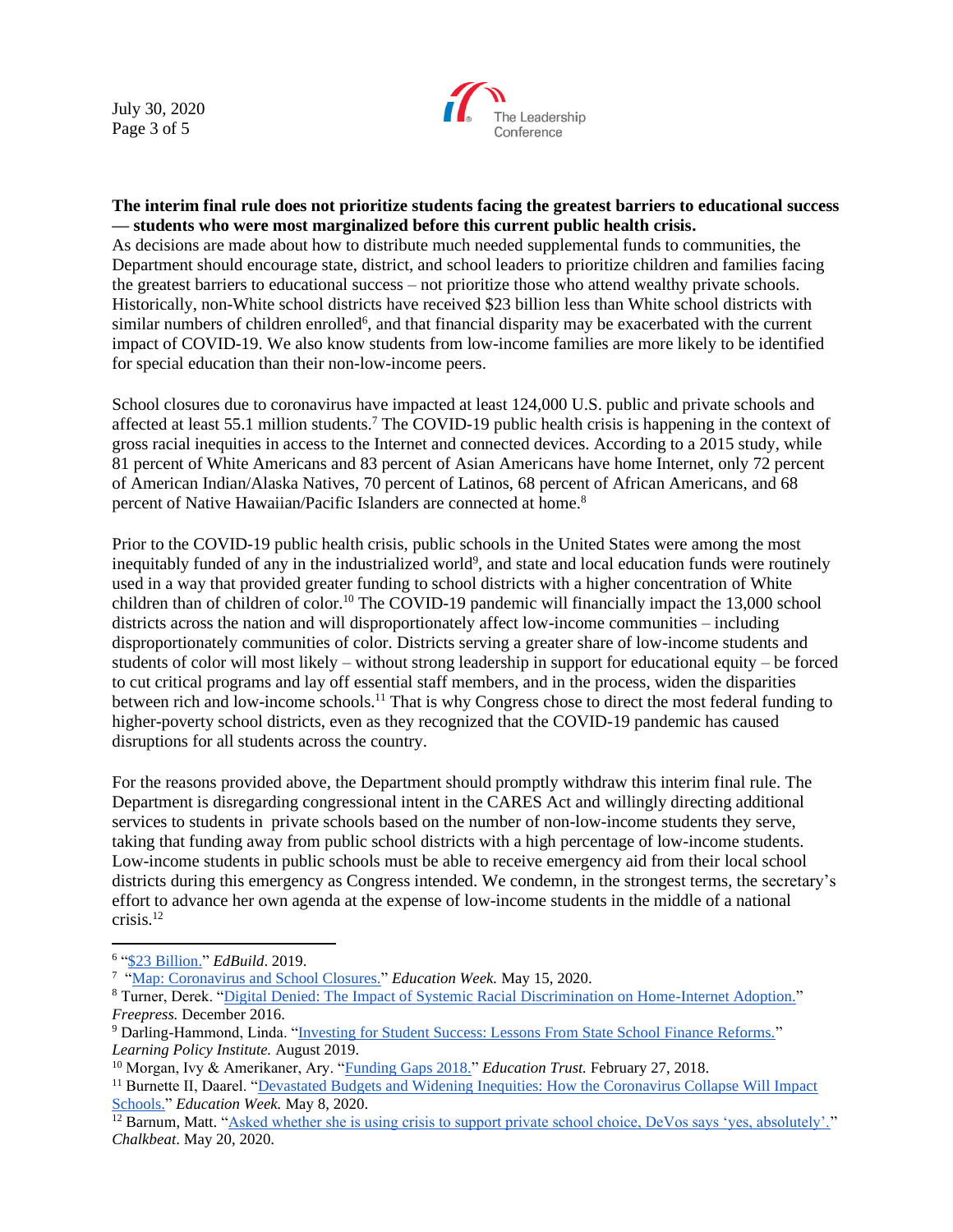July 30, 2020 Page 4 of 5



If you have any questions or need additional information, please contact Steven Almazan, K12 Education Program Analyst at The Leadership Conference, at almazan@civilrights.org.

Sincerely,

The Leadership Conference on Civil and Human Rights Advocates for Children of New York Agency for Humanity Alliance for Excellent Education American Association of Colleges for Teacher Education American Association of University Women (AAUW) American Atheists American Federation of Teachers Association of University Centers on Disabilities Autistic Self Advocacy Network Bazelon Center for Mental Health Law California Down Syndrome Advocacy Coalition Center for Pan Asian Community Services, Inc. Children's Defense Fund Clearinghouse on Women's Issues Clemmons Elementary PTA Council of Parent Attorneys and Advocates Disability Rights Education & Defense Fund (DREDF) Down Syndrome Association of Connecticut Farmington Area PTA Council Feminist Majority Foundation Friends of Goody Bassett Georgia Coalition for the People's Agenda **GLSEN** GO-HIGH CORP IDRA (Intercultural Development Research Association) Lake Ridge Elementary PTA NAACP Legal Defense and Educational Fund, Inc. National Alliance for Partnerships in Equity (NAPE) National Center for Learning Disabilities National Center for Parent Leadership, Advocacy, and Community Empowerment (National PLACE) National Center for Special Education in Charter Schools National Center for Youth Law National Disability Rights Network National Education Association National Indian Education Association National Urban League New Orleans Youth Alliance North Carolina Justice Center Prairie Trail PTO Project Butterfly New Orleans Southeast Asia Resource Action Center (SEARAC)